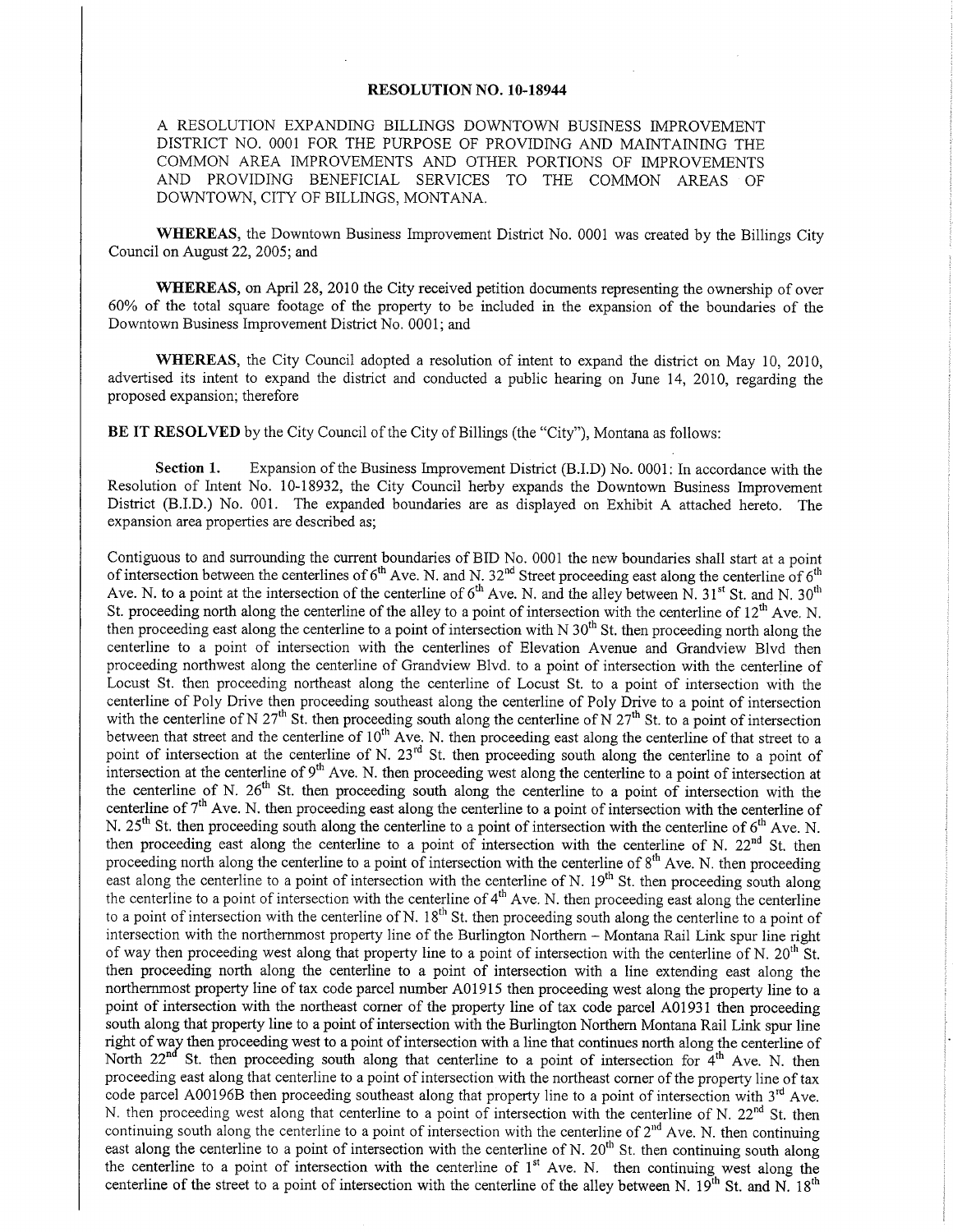Street then proceeding south along the centerline of the alley to a point of intersection with the northernmost property line of Tax Code Parcel 400855 then proceeding west along the property line to a point of intersection with the centerline of N.  $20^{th}$  St. the proceeding south along the centerline to a point of intersection with the centerline of Montana Ave. then proceeding west along the centerline to a point perpendicular with the north east corner point of the property iine of Tax Code Parcel D12271 then proceeding south along the eastemmost property line to the south east corner of the property line then proceeding west along the southemmost property line to a point of intersection with the south west property line point of the Tax Code parcel D12018 then proceeding south to a point at the north west corner property line of Tax Code parcel Dl25l4 the proceeding east along the northernmost property line to a point of intersection with the north east comer property line of the Tax Code parcel D12015 then proceeding south along the easternmost property line to a point of perpendicular intersection with the centerline of Minnesota Ave. the proceeding east along the centerline to a point of intersection with the centerline of S. 21<sup>st</sup> St. then proceeding south along the centerline to a point of intersection with the city limits line and proceeding southwest along the city limits line to a point of intersection with the centerline of 8<sup>th</sup> Ave. S. then proceeding west along the centerline to a point of intersection with the centerline of S.  $31<sup>st</sup>$  St. the proceeding north along the centerline to a point of intersection with the centerline of  $6<sup>th</sup>$  Ave. S. then proceeding east along the centerline to a point of intersection with the centerline of S. 28<sup>th</sup> St. then proceeding north along the centerline to a point of intersection with the centerline of  $5<sup>th</sup>$  Ave. S. then proceeding proceding from along the centerline to a point of intersection with the centerline of  $\sigma$ . Then BL then proceeding east to a point of intersection with the centerline of the alley between S. 28<sup>th</sup> St. and S. 27<sup>th</sup> St. t north along the centerline to a point of intersection with the centerline of  $3<sup>rd</sup>$  Ave. S. then proceeding east along the centerline to a point of intersection with the centerline of S. 27<sup>th</sup> Street to a point of intersection with the centerline of 2<sup>nd</sup> Ave. S. then proceeding west along the centerline to a point of intersection with the centerline of S. 33<sup>rd</sup> St. then proceeding north along the centerline to a point of intersection with the centerline of 1<sup>st</sup> Ave. S. then proceeding east to a point of intersection with the centerline of S. 31<sup>st</sup> St. then proceeding north along the centerline to a point perpendicular with the norfhwest corner property line of Tax Code parcel A3 1251 then proceeding along the northemmost property line of to a point of intersection that is perpendicular to a point at the centerline of S. 30<sup>th</sup> St. then proceeding north along the centerline to a point of intersection with the centerline of Minnesota Ave. then proceeding east along the centerline to a point perpendicular to the southwest corner property line of Tax Code parcel D120i9 the proceeding along the westemmost property line to the north west property line corner then proceeding east along the northernmost property line to a point of intersection at the northeast corner property line of Tax Code Parcel D13072 the proceeding north to the southeast corner of the property line of Tax Code parcel A29916 then proceeding west along the southernmost property line to a point of intersection perpendicular to the centerline of N.  $29<sup>th</sup>$  St. then proceeding north to a point of intersection of the centerlines of Montana Ave. and N. 29<sup>th</sup> St. then proceeding west along the centerline of Montana Ave. to a point of intersection with the centerline of N. 32<sup>nd</sup> St. then proceeding north along the centerline to the starting point at the intersection of the centerline of N. 32<sup>nd</sup> and 6<sup>th</sup> Ave. north inclusive of all known tax codes in the expanded area herein.

The described properties are subject to and will benefit from all assessments, improvements, services, govemance and other activities that are provided to and for the preexisting balance of the District.

Section 2. Duration of District. The duration of the B.I.D. shall be for a period of 10 years from the date of its formation (August 22, 2005) as prescribed in Section 7-12-1141 M.C.A.

APPROVED by the City Council of the City of Billings, Montana this 14'h day of June, 2010.



THE CITY OF BILLINGS:

tlamas W. Hanel By:

ATTEST:

(dri Martin By: Cari Martin. Citv Clerk